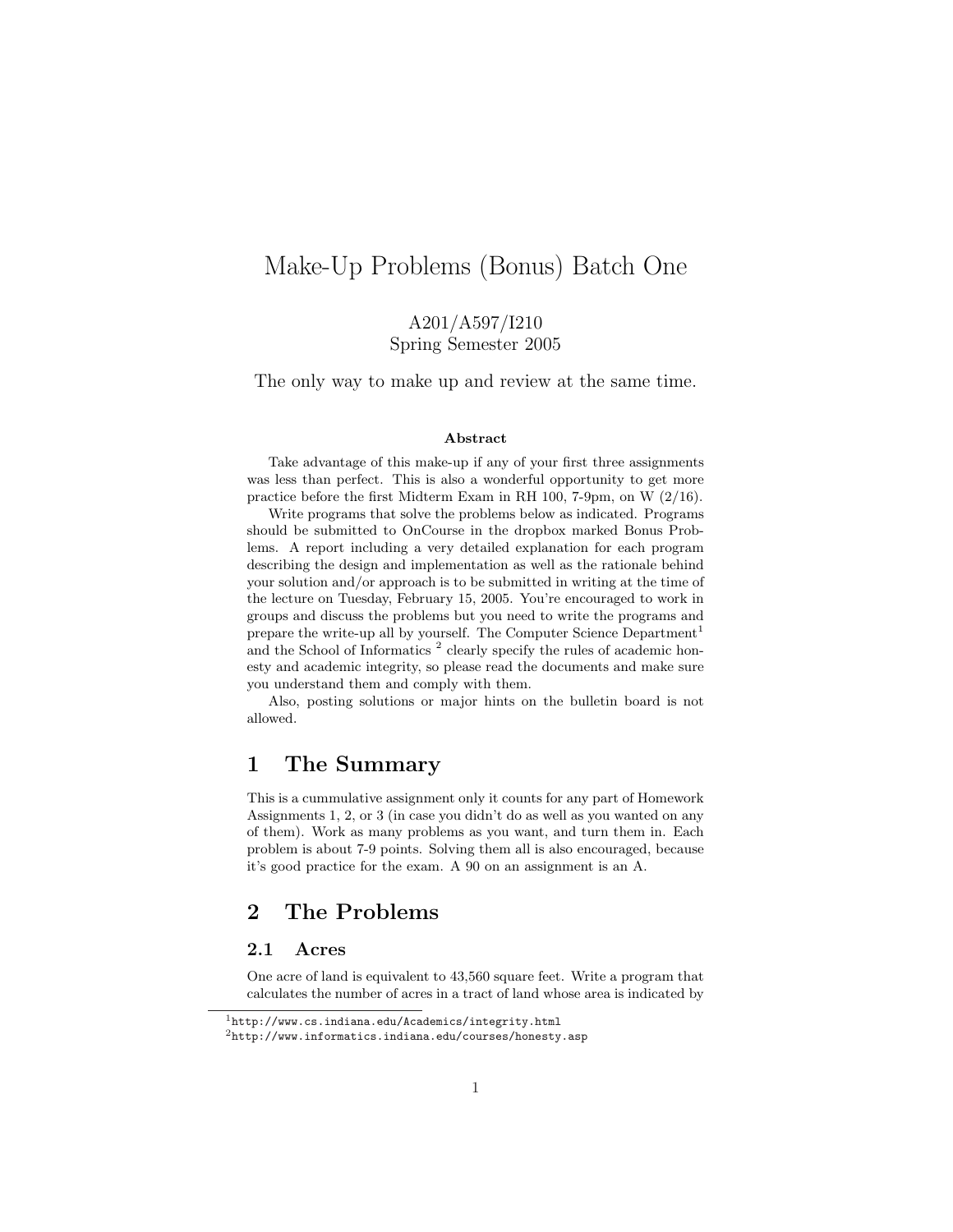the user. (Program asks the user for a value, user enters value, program calculates the conversion and reports the calculated value).

Here's how my program works:

```
frilled.cs.indiana.edu%javac Acres.java
frilled.cs.indiana.edu%java Acres
What's the area (in acres): 1
1.0 acres amount to 43560.0 square feet
frilled.cs.indiana.edu%java Acres
What's the area (in acres): 1.41
1.41 acres amount to 61419.6 square feet
frilled.cs.indiana.edu%java Acres
What's the area (in acres): 0.001
0.0010 acres amount to 43.56 square feet
frilled.cs.indiana.edu%
```
#### 2.2 Averages

Write a program that asks the user to enter a number per line and prints back (after every line) the current average of all the numbers entered thus far. Program stops when the user enters done, alone, on the line.

My programs works like this:

```
frilled.cs.indiana.edu%javac Averages.java
frilled.cs.indiana.edu%java Averages
Enter number: 34
1. Average is: 34.0
Enter number: 10
2. Average is: 22.0
Enter number: 120
3. Average is: 54.666666666666664
Enter number: -10
4. Average is: 38.5
Enter number: done
frilled.cs.indiana.edu%
```
#### 2.3 Calendar

Write a program that simulates the passing of days in a non-leap year (essentially simulating the calendar). You give the program a date and a number of days and it prints back the days, one by one.

This is how my program works:

```
frilled.cs.indiana.edu%java Calendar
Type the starting date (dd/mm): 02/26
Type the number of days: 5
02/27
02/28
03/01
03/02
03/03
```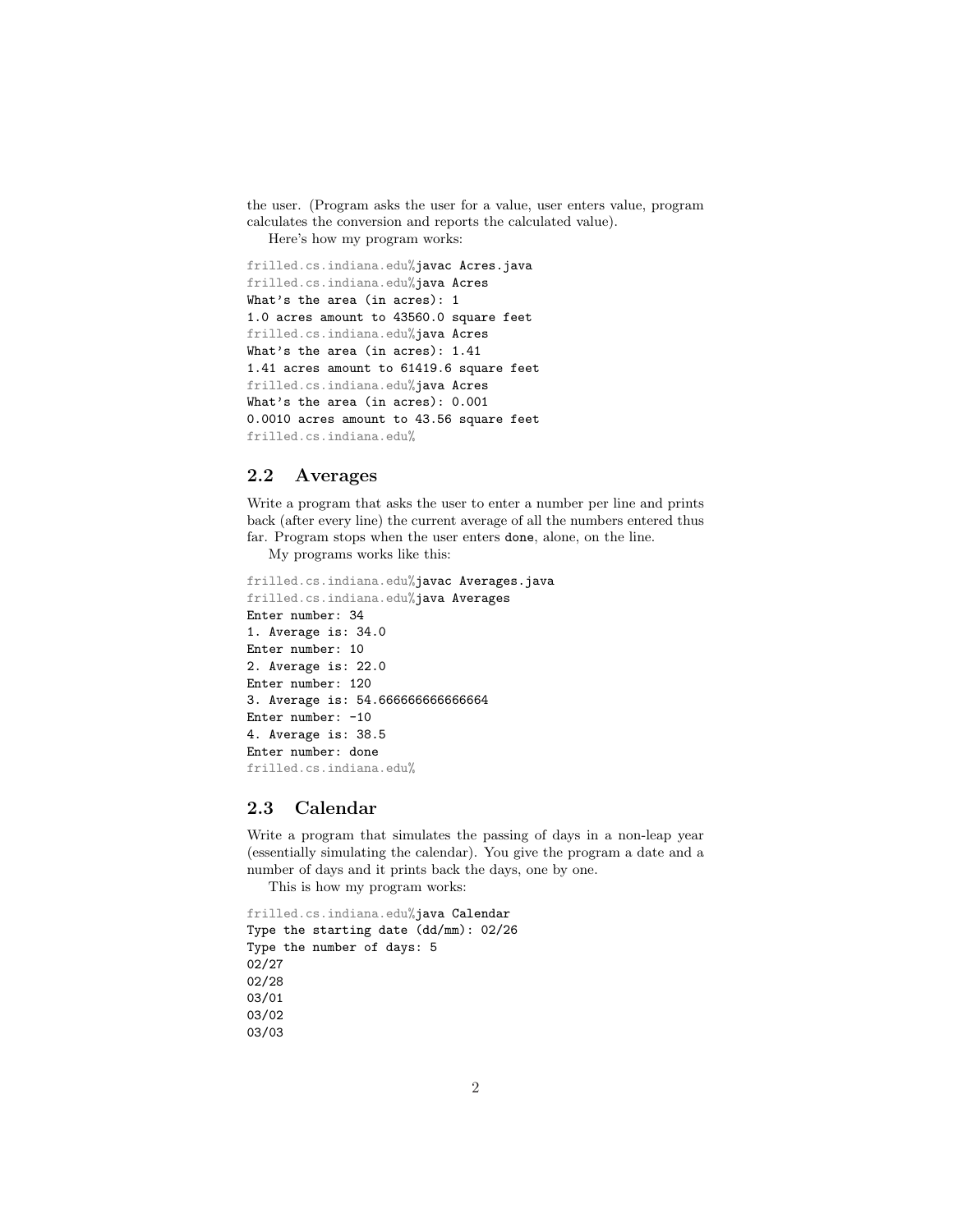frilled.cs.indiana.edu%java Calendar Type the starting date (dd/mm): 12/29 Type the number of days: 7 12/30 12/31 01/01 01/02 01/03 01/04 01/05 frilled.cs.indiana.edu%java Calendar Type the starting date (dd/mm): 09/29 Type the number of days: 10 09/30 10/01 10/02 10/03 10/04 10/05 10/06 10/07 10/08 10/09 frilled.cs.indiana.edu%

#### 2.4 Matching Strings

Write a program that reads two lines of text and reports the number of places where the two lines coincide. For example: if manitoba and baritone are the two given words, they only match in four places, that is, in the second, fourth, fifth and sixth positions (as indicated). (Note: the strings don't have to have the same length!)

My program works like this:

```
frilled.cs.indiana.edu%java Match
Type the first string: manitoba
Type the second string: baritone
manitoba and
baritone are identical in 4 positions: 1 3 4 5
frilled.cs.indiana.edu%java Match
Type the first string: anthropomorphic
Type the second string: anteater
anthropomorphic and
anteater are identical in 3 positions: 0 1 2
frilled.cs.indiana.edu%
```
#### 2.5 Calculations

Write a program that calculates

$$
\frac{1}{n} + \frac{2}{n-1} + \frac{3}{n-2} + \ldots + \frac{n-1}{2} + \frac{n}{1}
$$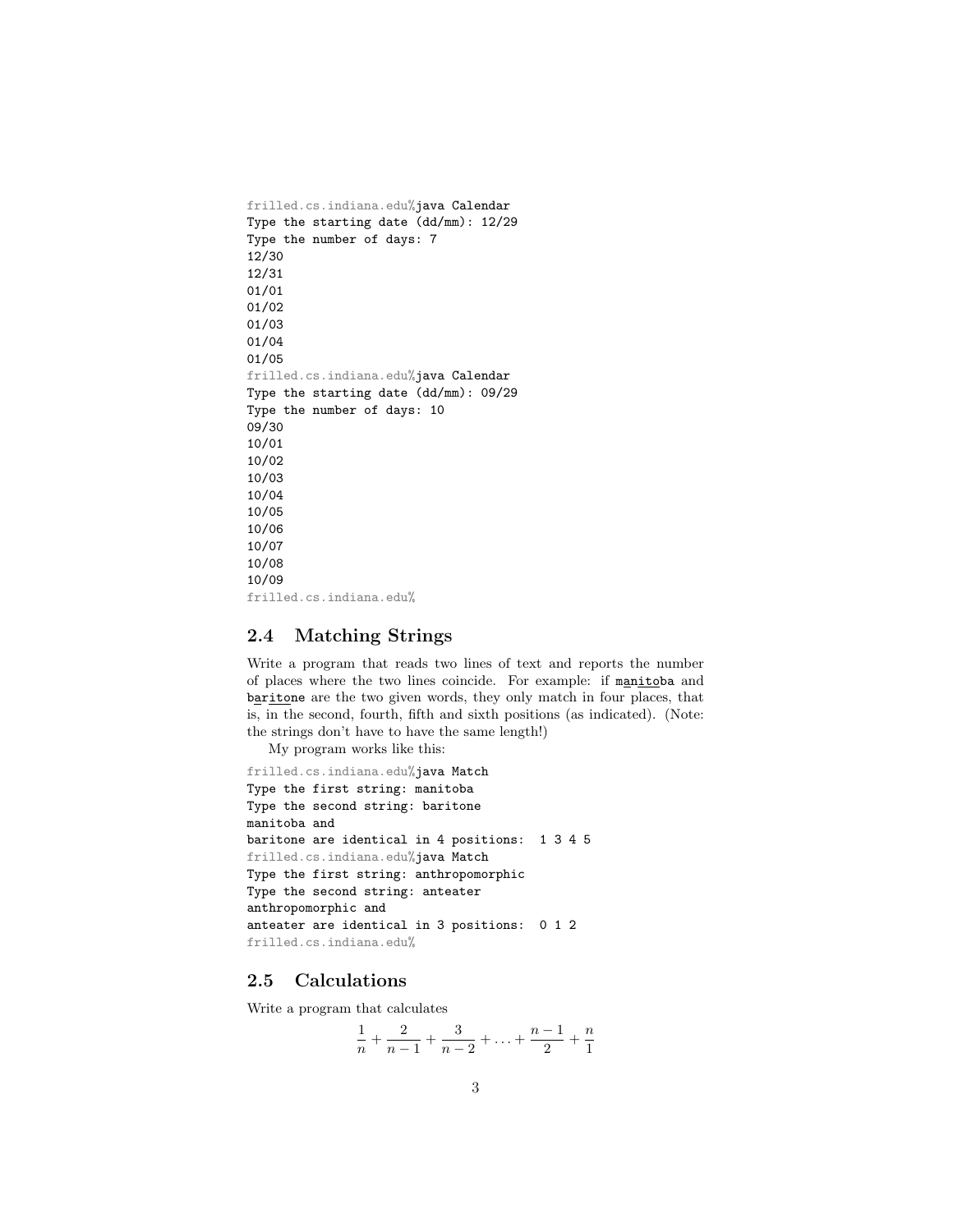```
for n = 30. Ideally program asks user for of n then calculates the sum.
   Here's how my program works:
```
frilled.cs.indiana.edu%java Calculations Type the number: 30 The sum is: 93.84460105853213 frilled.cs.indiana.edu%java Calculations Type the number: 2 The sum is: 2.5 frilled.cs.indiana.edu%java Calculations Type the number: 10 The sum is: 22.218650793650795 frilled.cs.indiana.edu%

#### 2.6 Characters

Write a program that counts the number of times a character occurs in a string. Here's how my program works:

```
frilled.cs.indiana.edu%javac Count.java
frilled.cs.indiana.edu%java Count
Type a string: concatenation
Now type a single character: o
o occurs 2 times in concatenation
frilled.cs.indiana.edu%java Count
Type a string: concatenation
Now type a single character: n
n occurs 3 times in concatenation
frilled.cs.indiana.edu%java Count
Type a string: baritone
Now type a single character: x
x occurs 0 times in baritone
frilled.cs.indiana.edu%
```
#### 2.7 Table of Temperatures

Write a program that displays a table of the centigrade temperatures  $x_0 = 0$  through  $x_1 = 20$  and their Fahrenheit equivalents. Ideally the program asks the user for the two values, makes sure that  $x_0 < x_1$  and displays the table of temperatures for  $x_0, x_0 + 1, \ldots, x_1 - 1, x_1$ .

Here's how my program works:

frilled.cs.indiana.edu%java Temps Please type x0: 0 Please type x1: 20 0.0C is 32.0F 1.0C is 33.8F 2.0C is 35.6F 3.0C is 37.4F 4.0C is 39.2F 5.0C is 41.0F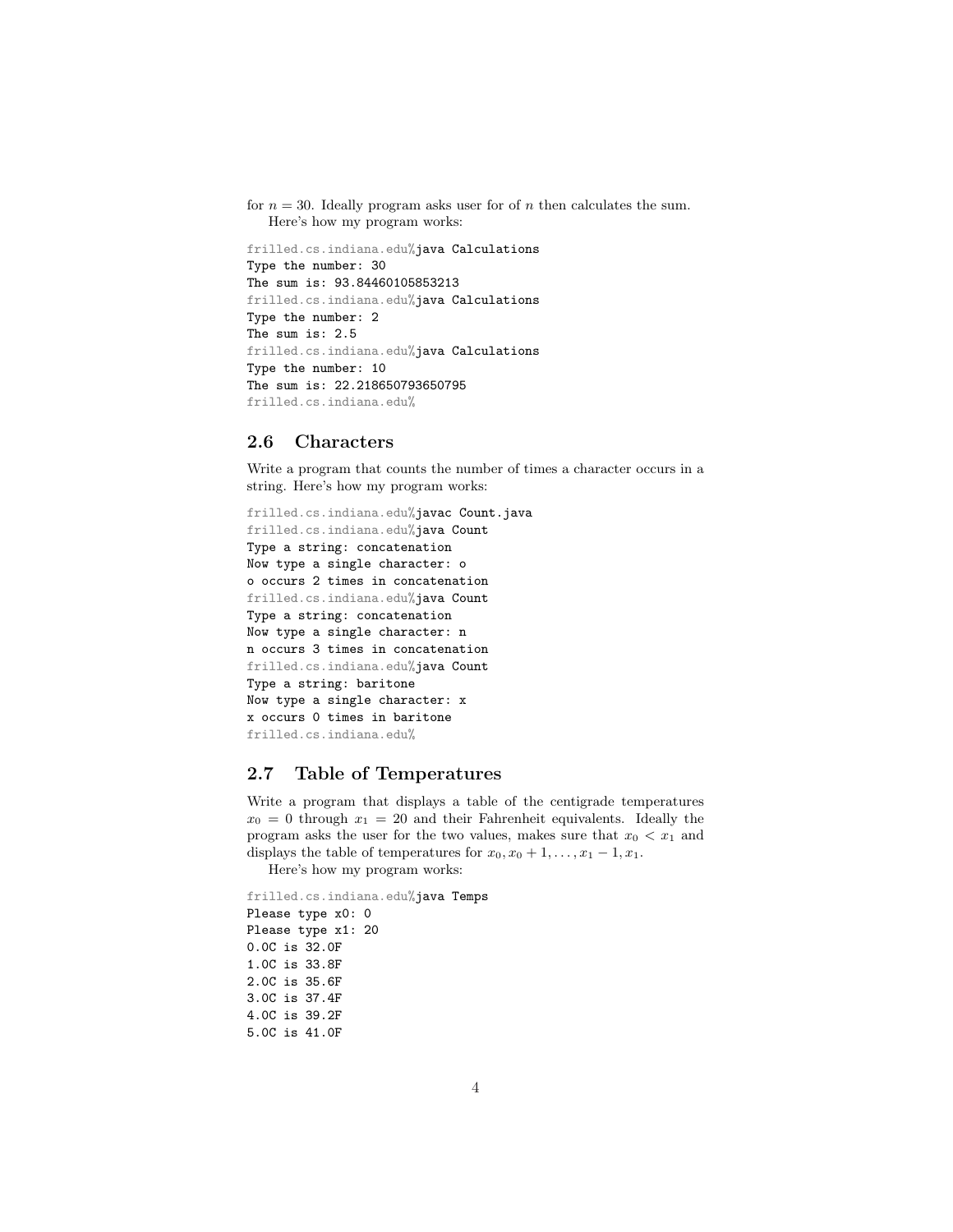6.0C is 42.8F 7.0C is 44.6F 8.0C is 46.4F 9.0C is 48.2F 10.0C is 50.0F 11.0C is 51.8F 12.0C is 53.6F 13.0C is 55.400000000000006F 14.0C is 57.2F 15.0C is 59.0F 16.0C is 60.8F 17.0C is 62.6F 18.0C is 64.4F 19.0C is 66.2F 20.0C is 68.0F frilled.cs.indiana.edu%java Temps Please type x0: 20 Please type x1: 0 Sorry, 20.0 is not smaller than 0.0 frilled.cs.indiana.edu%java Temps Please type x0: 30 Please type x1: 40 30.0C is 86.0F 31.0C is 87.80000000000001F 32.0C is 89.6F 33.0C is 91.4F 34.0C is 93.2F 35.0C is 95.0F 36.0C is 96.8F 37.0C is 98.60000000000001F 38.0C is 100.4F 39.0C is 102.2F 40.0C is 104.0F frilled.cs.indiana.edu%

#### 2.8 Stenograph

Write a program that "removes" all vowels from a string of characters. Essentially you need to traverse the string and create another one that only contains the consonants. Here's how my program works:

```
frilled.cs.indiana.edu%javac Steno.java
frilled.cs.indiana.edu%java Steno
Please enter a string: this is a random sentence
The string without vowels is: (ths s rndm sntnc)
frilled.cs.indiana.edu%java Steno
Please enter a string: good evening and welcome to minneapolis
The string without vowels is: (gd vnng nd wlcm t mnnpls)
frilled.cs.indiana.edu%
```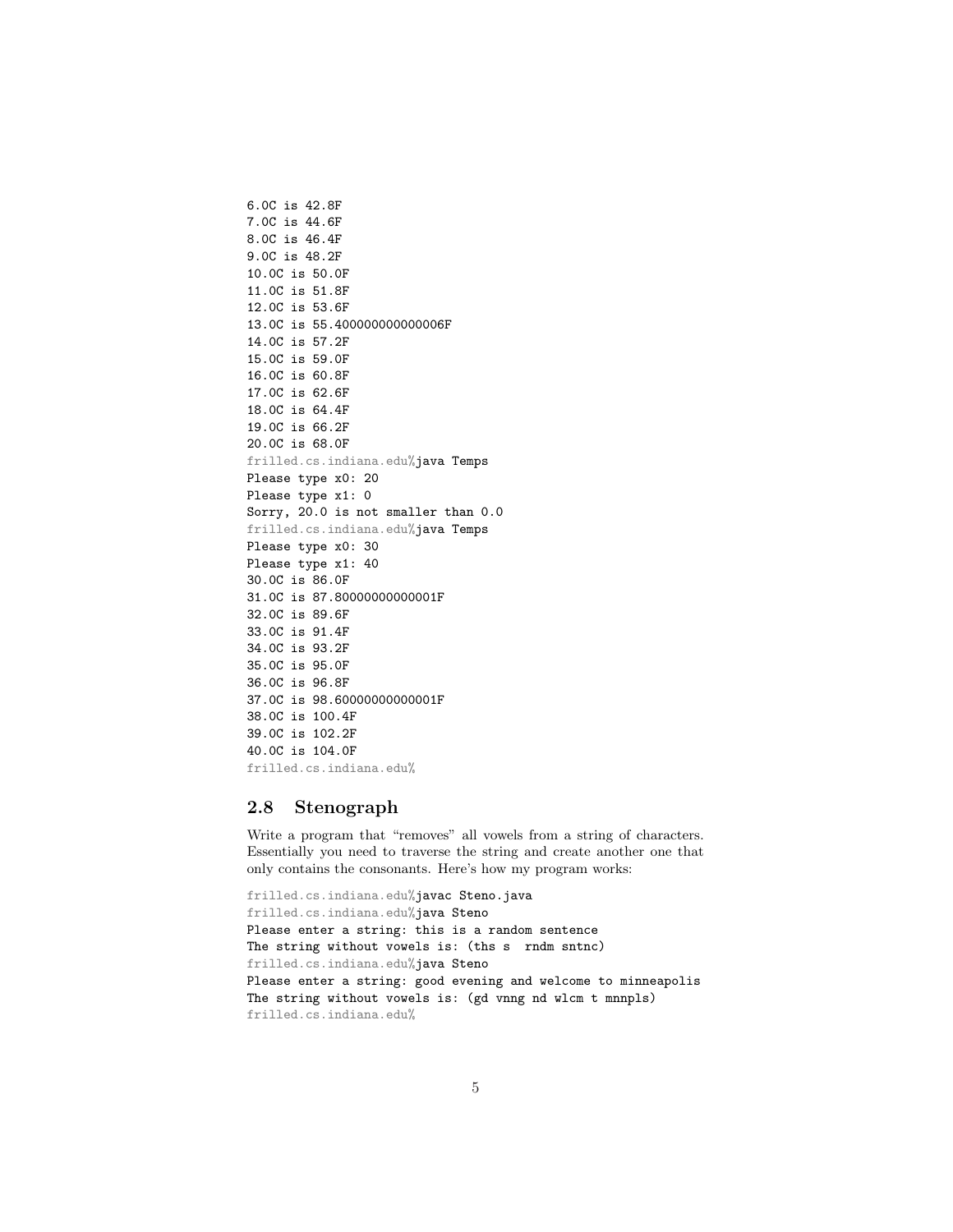#### 2.9 Parens

Write a program that receives a string and rewrites it with parens around each vowel. Here's how my program works:

```
frilled.cs.indiana.edu%javac Parens.java
frilled.cs.indiana.edu%java Parens
Type a string: this is a longer string
th(i)s (i)s (a) l(o)ng(e)r str(i)ng
frilled.cs.indiana.edu%java Parens
Type a string: nothing
n(o)th(i)ng
frilled.cs.indiana.edu%
```
#### 2.10 Converter

Write a program that converts between binary and decimal representations of integers. In other words if a binary number (which is simply a string of 0's and 1's) is given

$$
(a_na_{n-1}\dots a_3a_2a_1a_0)_2
$$

we need to calculate

$$
m = a_0 + 2a_1 + 2^2 a_2 + \dots + 2^n a_n = \sum_{k=0}^n a_k 2^k
$$

Thus  $1001_2 = 1 \cdot 2^3 + 0 \cdot 2^2 + 0 \cdot 2 + 1 \cdot 2^0 = 8 + 1 = 9$ . This is how my program works:

```
frilled.cs.indiana.edu%javac Converter.java
frilled.cs.indiana.edu%java Converter
Type the binary number: 1001
1001 in base 2 is 9 in base 10
frilled.cs.indiana.edu%java Converter
Type the binary number: 10101
10101 in base 2 is 21 in base 10
frilled.cs.indiana.edu%java Converter
Type the binary number: 111
111 in base 2 is 7 in base 10
frilled.cs.indiana.edu%java Converter
Type the binary number: 10011
10011 in base 2 is 19 in base 10
frilled.cs.indiana.edu%
```
#### 2.11 Commas

Write a program that places commas in integers. By that I mean to add commas such that digits appear in groups of 3 from right to left separated by commas. To give an example here's how my program works: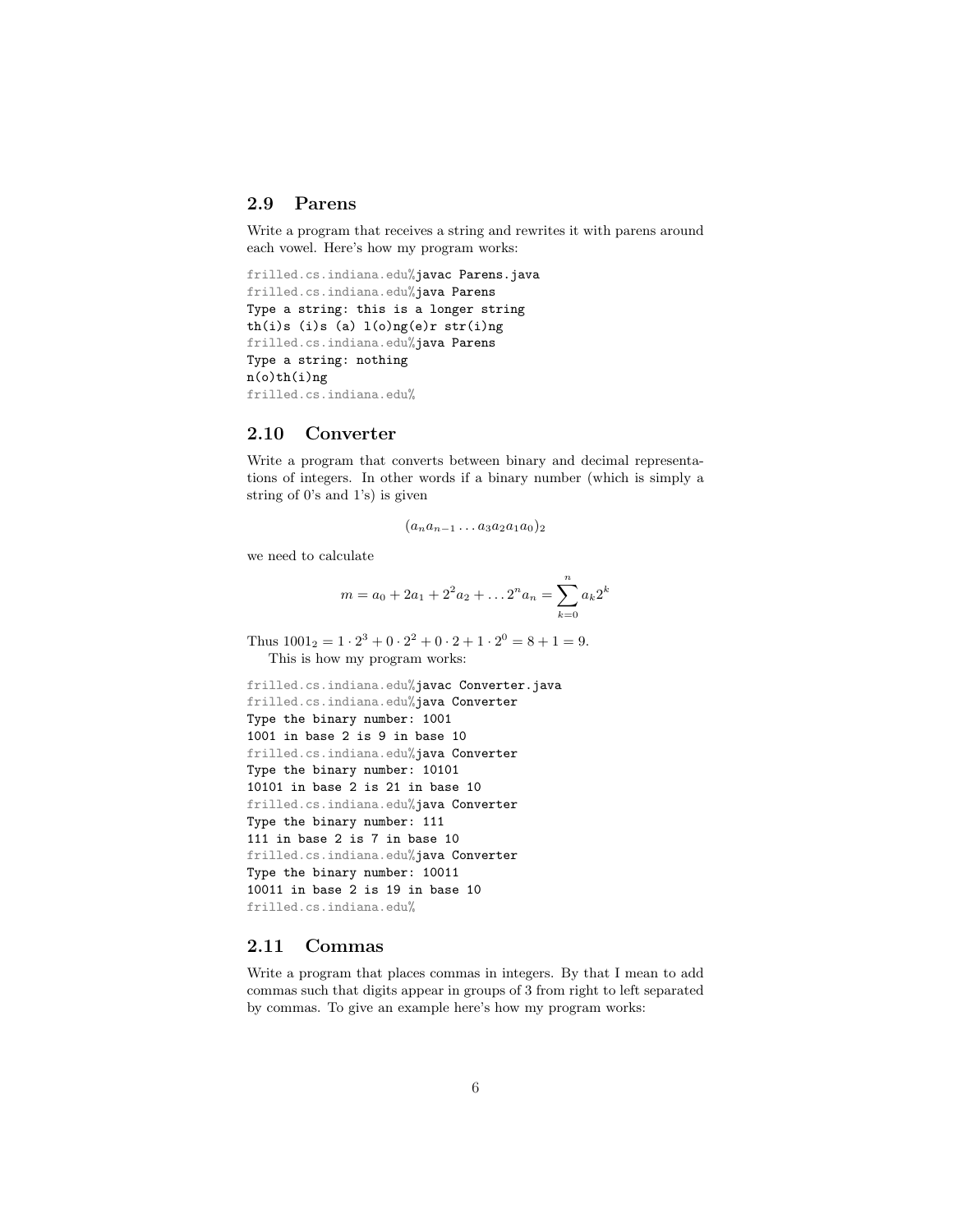```
frilled.cs.indiana.edu%javac Commas.java
frilled.cs.indiana.edu%java Commas
Type the number: 1234
The converted string is: 1,234
frilled.cs.indiana.edu%java Commas
Type the number: 123
The converted string is: 123
frilled.cs.indiana.edu%java Commas
Type the number: 1234567890
The converted string is: 1,234,567,890
frilled.cs.indiana.edu%java Commas
Type the number: it doesn't matter whether it's a number or not
The converted string is: i,t d,oes,n't, ma,tte,r w,het,her, it,'s ,a n,umb,er ,or ,not
frilled.cs.indiana.edu%java Commas
Type the number: abcdefghijklm
The converted string is: a,bcd,efg,hij,klm
frilled.cs.indiana.edu%java Commas
Type the number:
The converted string is: , , ,
frilled.cs.indiana.edu%
```
So, as you can see, I treat the input as a string of characters. Truly, this is a program you need to approach with care. You would likely need to traverse the string from the end and count the characters you are visiting as you are placing them into the result (which amounts to a copy of the input string). When the position of the character is a multiple of 3 (that is, when  $n \times 3 == 0$  we need to place a comma in the result after the character. In all other cases we need to place the character without a comma.

#### 2.12 Simple Program

Write a program that asks the user to enter a number. If the user enters the valid number (positive integer) the program prints the sum of the cubes of its digits and terminates. Otherwise the program keeps asking for a number until the user provides a number.

Let's use this problem to introduce a new Java feature. Congratulations to Andrei Patrulescu (working with Chris Talarico) for almost discovering this feature on their own, in their work for Assignment Three. Here's the basic structure of the program:

```
frilled.cs.indiana.edu%javac Cubes.java
frilled.cs.indiana.edu%java Cubes
Please enter a number: abc
Sorry, abc was not a valid number.
Please enter another number: 78.5
Sorry, 78.5 was not a valid number.
Please enter another number: -100
Sorry, -100 was not a valid number.
Please enter another number: 10a
Sorry, 10a was not a valid number.
```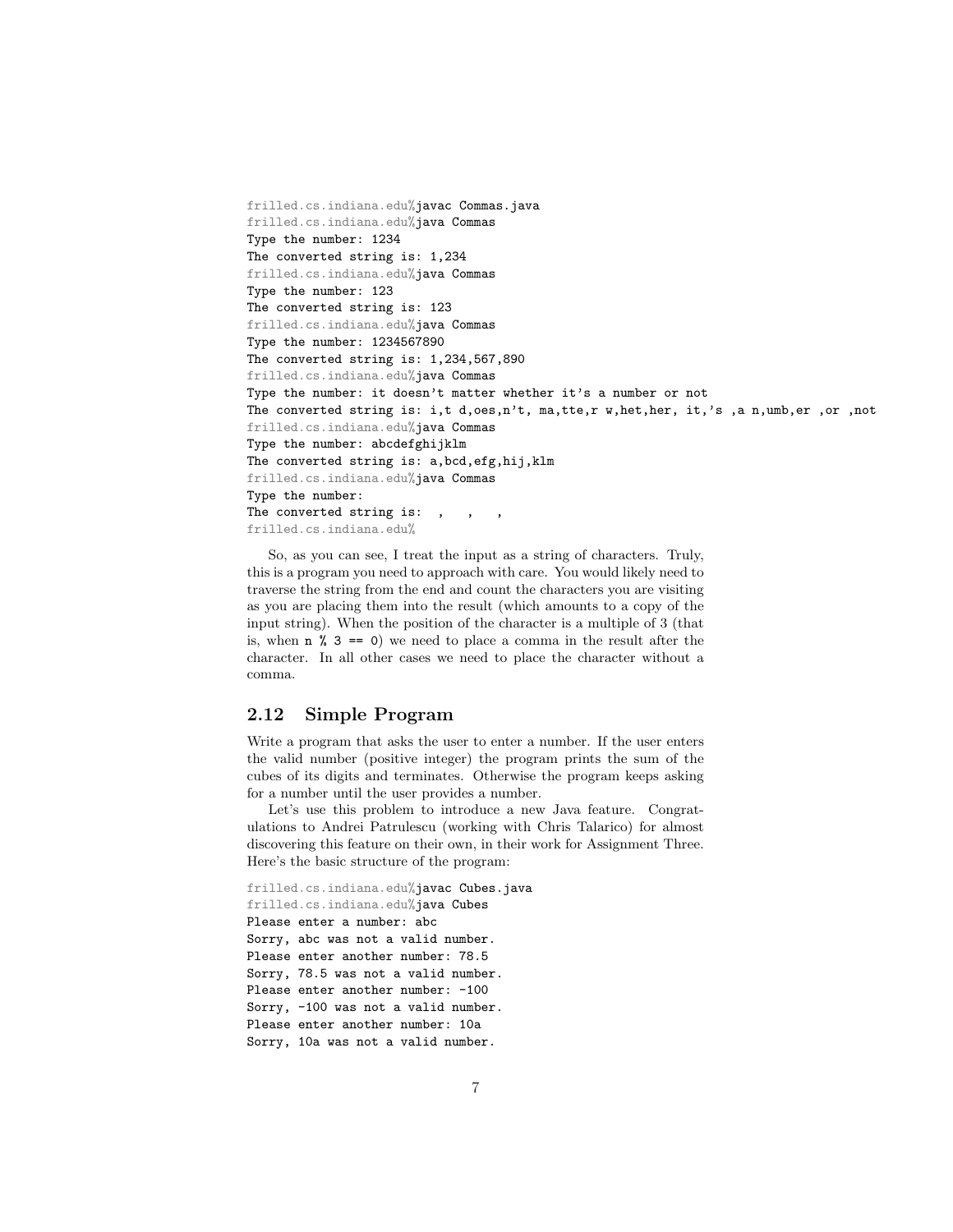```
Please enter another number: 12
Very good, 12 is a positive integer which we can use.
frilled.cs.indiana.edu%
  This is the code for the program above:
class Cubes {
  public static void main(String[] args) {
    ConsoleReader c = new ConsoleReader(System.in);
    System.out.print("Please enter a number: ");
    String line = c.readLine();
    int n;
    try {
      n = Integer.parseInt(line);
    } catch (Exception e) {
      n = -1;}
    while (n < 0) {
      System.out.println("Sorry, " + line + " was not a valid number.");
      System.out.print("Please enter another number: ");
      line = c.readLine();
      try {
       n = Integer.parseInt(line);
      } catch (Exception e) {
       n = -1;
      }
    }
   System.out.println("Very good, " + n + " is a positive integer which we can use.");
 }
}
```
The highlighted section allows the Java programmer to catch any unusual situation and indicate an alternative to it. In this case we either succeed parsing or we don't. When we don't, we set the value of  $n$  to  $-1$ . Since we recognize that value as an unacceptable value we keep asking for a new positive integer until we receive it. Now it's a simple matter for you to write your program. Here's how mine works:

```
frilled.cs.indiana.edu%java Cubes
Please enter a number: -5
Sorry, -5 was not a valid number.
Please enter another number: 3.14
Sorry, 3.14 was not a valid number.
Please enter another number: abc
Sorry, abc was not a valid number.
Please enter another number: 10u
Sorry, 10u was not a valid number.
Please enter another number: 7
Very good, 7 is a positive integer which we can use.
The sum of the first 7 cubes is: 2401
frilled.cs.indiana.edu%
```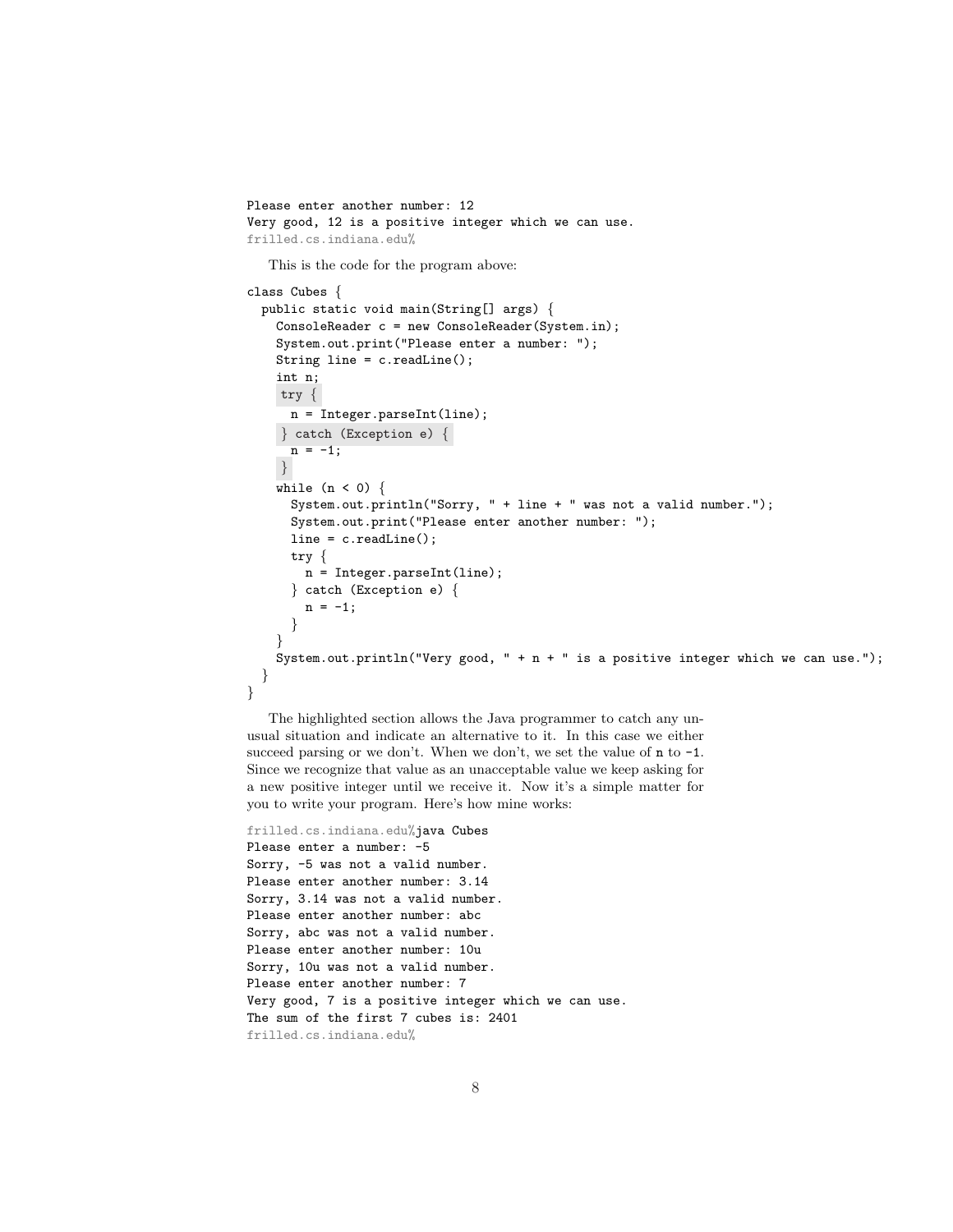#### 2.13 ASCII codes

Write a program that receives an ASCII numeric code and prints the character associated with it. Extend the program so it prints all the characters that have codes in a certain numeric range that is given.

Here's how my extended program works:

frilled.cs.indiana.edu%java ASCII Start of range: 30 End of range of interest: 40 The character with code 30 is The character with code 31 is The character with code 32 is The character with code 33 is ! The character with code 34 is " The character with code 35 is # The character with code 36 is \$ The character with code 37 is % The character with code 38 is & The character with code 39 is ' frilled.cs.indiana.edu%java ASCII Start of range: 40 End of range of interest: 70 The character with code 40 is ( The character with code 41 is ) The character with code 42 is \* The character with code 43 is + The character with code 44 is , The character with code 45 is  $-$ The character with code 46 is. The character with code 47 is / The character with code 48 is 0 The character with code 49 is 1 The character with code 50 is 2 The character with code 51 is 3 The character with code 52 is 4 The character with code 53 is 5 The character with code 54 is 6 The character with code 55 is 7 The character with code 56 is 8 The character with code 57 is 9 The character with code 58 is : The character with code 59 is; The character with code 60 is < The character with code 61 is = The character with code 62 is > The character with code 63 is ? The character with code 64 is @ The character with code 65 is A The character with code 66 is B The character with code 67 is C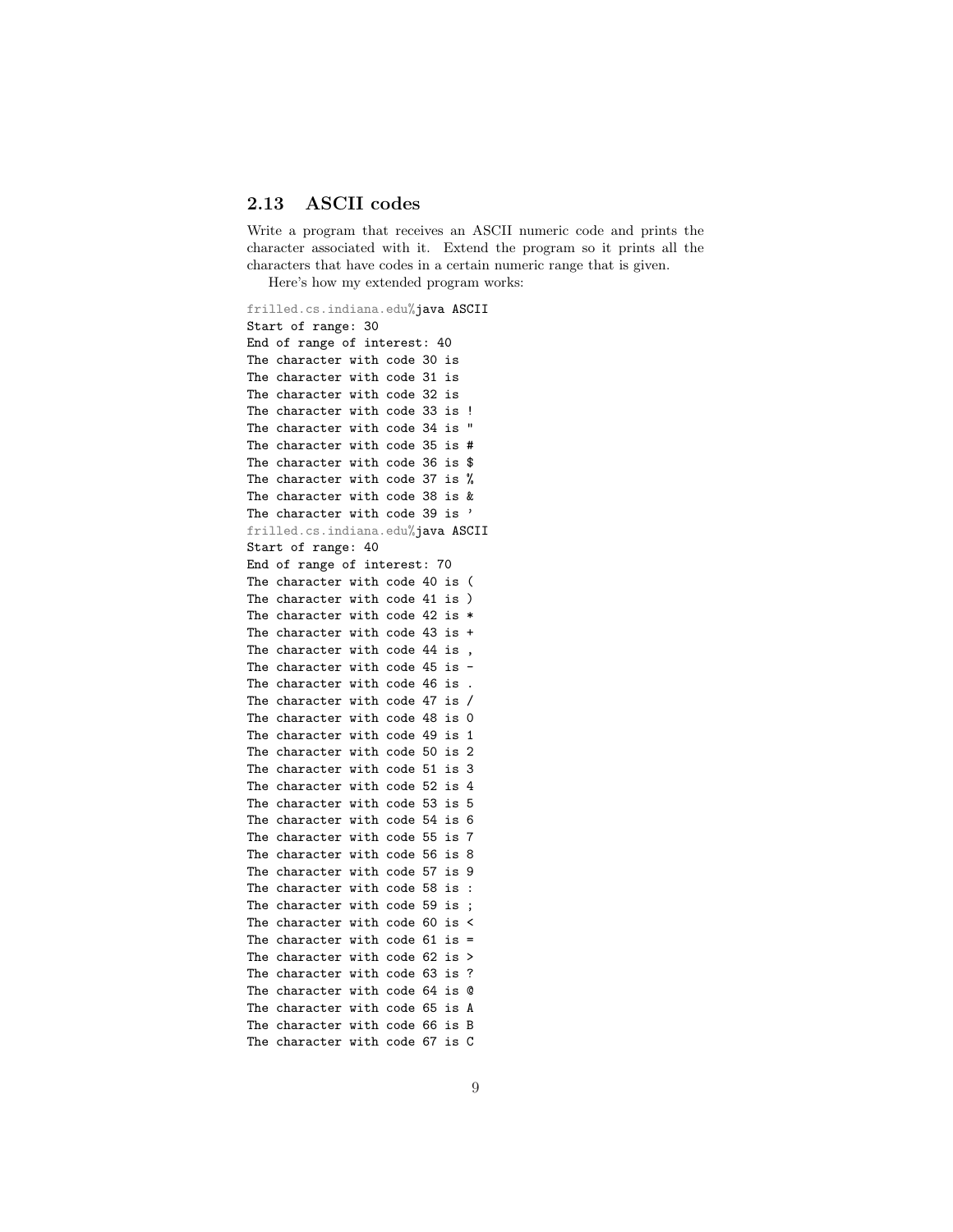The character with code 68 is D The character with code 69 is E frilled.cs.indiana.edu%

## 2.14 Eggy-Peggy

Write an Eggy-Peggy kind of program. Given a string, convert it to a new string by placing egg in front of every vowel. Here are some examples:

```
frilled.cs.indiana.edu%java EggyPeggy
Type a string: I love Java.
eggI leggovegge Jeggavegga.
Type a string: Hi.
Heggi.
Type a string: Convoluted.
Ceggonveggoleggutegged.
Type a string: done
Theggank yeggoeggu.
frilled.cs.indiana.edu%
```
Not too bad.

### 2.15 Easy as Pi

Approximate Math.PI by calculating:

$$
4 \cdot (1 - \frac{1}{3} + \frac{1}{5} - \frac{1}{7} + \frac{1}{9} - \frac{1}{11} + \frac{1}{13} - \ldots)
$$

Find out how many terms you need to go through to be 0.01 away (or less) from the value of Math.PI (which you can print if you want).

```
frilled.cs.indiana.edu%java Pi
Adding 1 * 4 / 1, sum becomes 4.0Adding -1 * 4 / 3, sum becomes 2.666666666666667
Adding 1 * 4 / 5, sum becomes 3.466666666666667
Adding -1 * 4 / 7, sum becomes 2.8952380952380956
[...]
Adding -1 * 4 / 767, sum becomes 3.13898849133825
Adding 1 * 4 / 769, sum becomes 3.1441900518063903
Adding -1 * 4 / 771, sum becomes 3.1390019843615136
Thanks for using this program.
```
### 2.16 Stability

For

$$
1 + \frac{1}{2} + \frac{1}{3} + \frac{1}{4} + \ldots + \frac{1}{n}
$$

calculate the sum from the left and from the right and compare the results for  $n = 50000$ .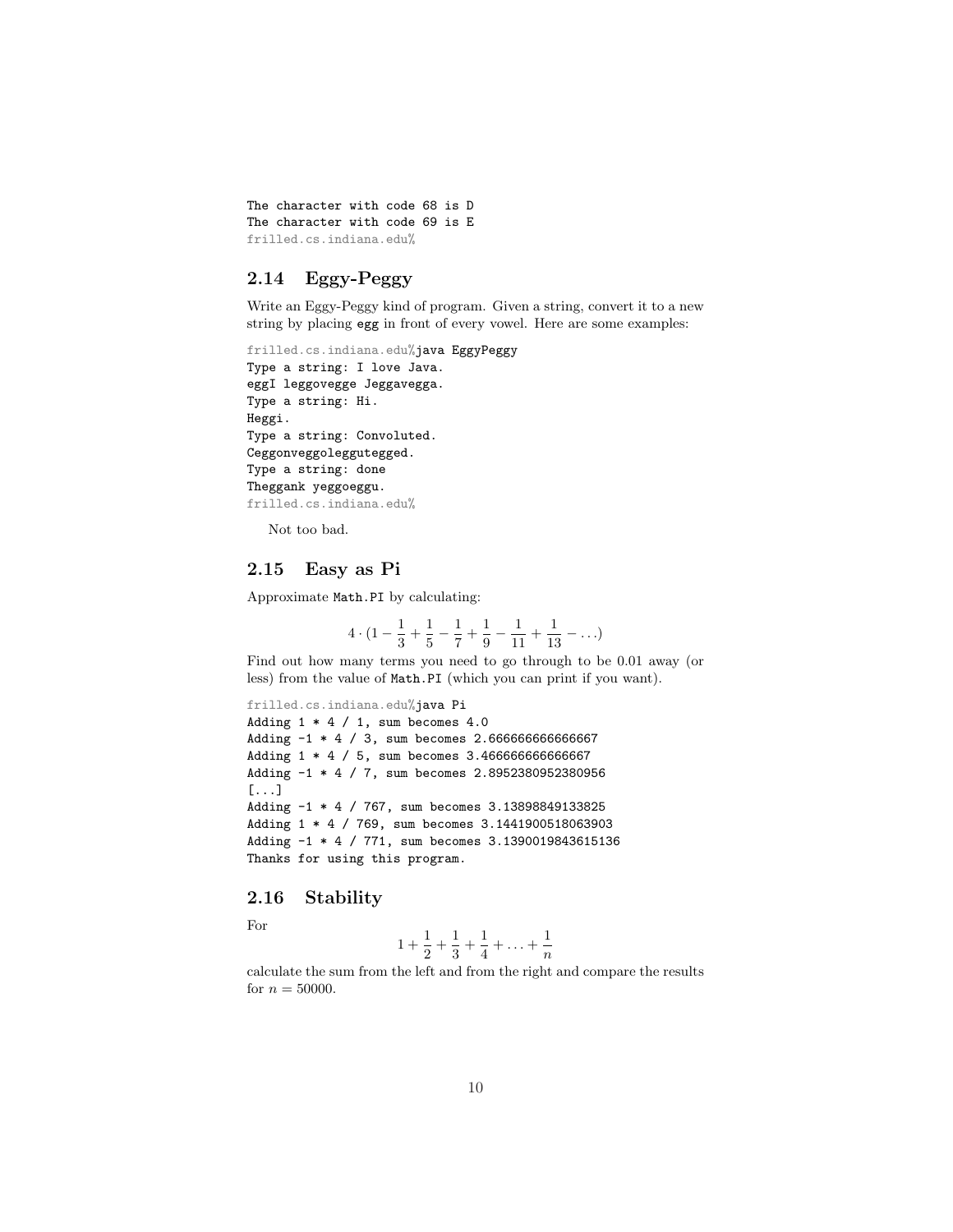```
frilled.cs.indiana.edu%java Stability
From the left: 11.397003949278504
From the right: 11.397003949278519
The difference: -1.4210854715202004E-14
frilled.cs.indiana.edu%
```
#### 2.17 Exponents

Find the smallest  $n > 0$  such that  $2^n$  is bigger than  $10000n^2$ 

```
frilled.cs.indiana.edu%java Expo
For n = 1: 2.0 \le 10000For n = 2: 4.0 <= 40000
For n = 3: 8.0 \le 90000For n = 4: 16.0 <= 160000
For n = 5: 32.0 <= 250000
For n = 6: 64.0 \leq 360000For n = 7: 128.0 \le 490000For n = 8: 256.0 \le 640000For n = 9: 512.0 \le 810000For n = 10: 1024.0 \le 1000000For n = 11: 2048.0 \le 1210000For n = 12: 4096.0 \le 1440000For n = 13: 8192.0 \le 1690000For n = 14: 16384.0 <= 1960000
For n = 15: 32768.0 <= 2250000
For n = 16: 65536.0 \le 2560000For n = 17: 131072.0 <= 2890000
For n = 18: 262144.0 \leq 3240000For n = 19: 524288.0 \le 3610000For n = 20: 1048576.0 <= 4000000
For n = 21: 2097152.0 <= 4410000
For n = 22: 4194304.0 <= 4840000
For n = 23: 8388608.0 > 5290000
frilled.cs.indiana.edu%
```
#### 2.18 Permutations

Write a program that creates circular permutations of a given string.

```
frilled.cs.indiana.edu%java Permutations
Please enter a string: adrian
1. nadria
2. anadri
3. ianadr
4. rianad
5. driana
6. adrian
frilled.cs.indiana.edu%java Permutations
Please enter a string: abc
1. cab
```